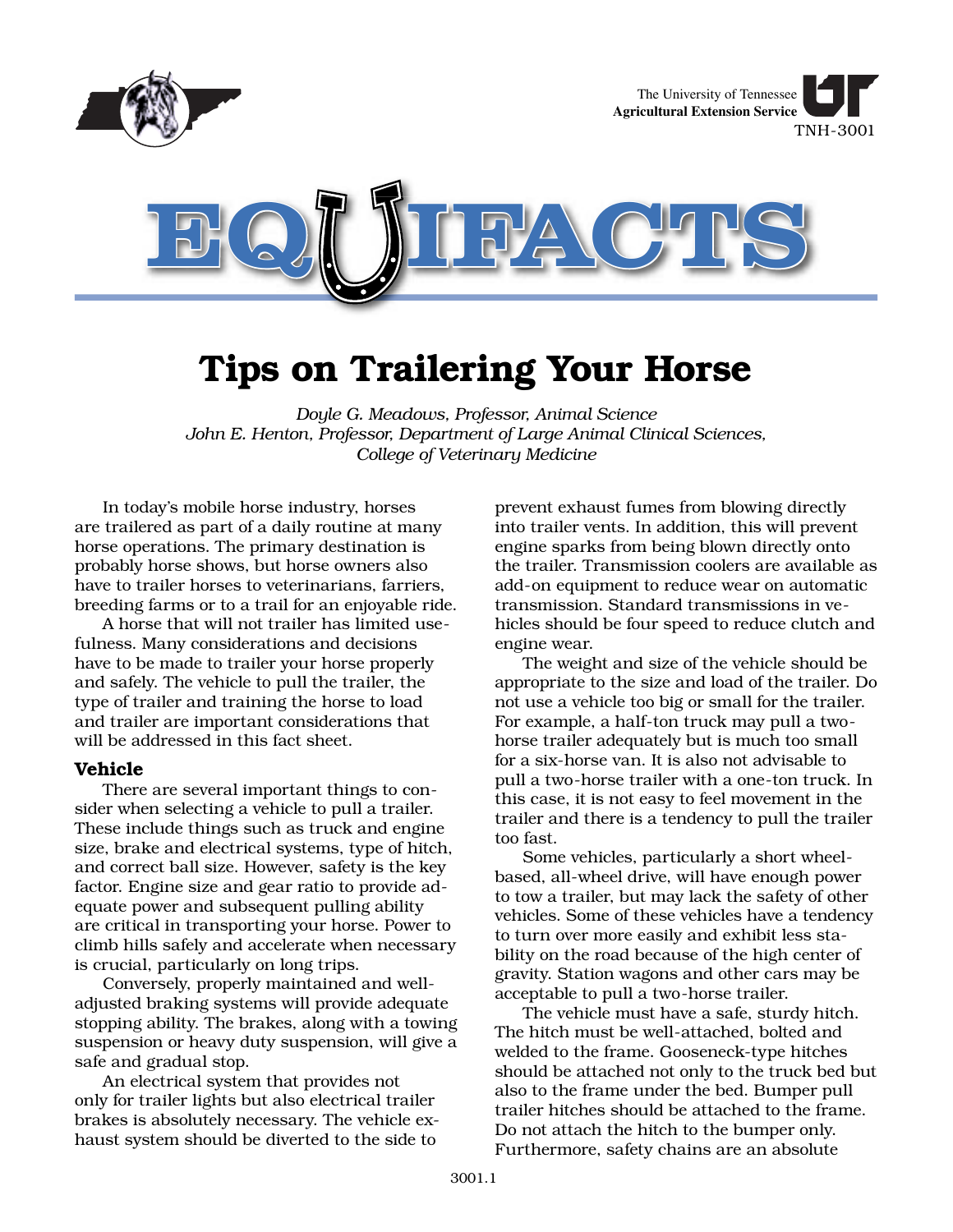necessity. Safety chains further attach the trailer to the vehicle and their use is required by law in some states. The chains should be permanently fixed to the trailer and attached to the frame (if possible) of the towing vehicle. They should be long enough to allow for adequate turning; however, they should not drag on the road surface. Simply looping the safety chains over the ball of the vehicle is unacceptable.

The height of the hitch should be adjusted to allow the trailer to run level down the road. An accurate method to estimate proper hitch height can be accomplished by placing a loaded trailer on the bumper on the vehicle. Each vehicle has a different level of spring absorption, which affects the height of the trailer/vehicle coupling.

The size of the ball on the hitch should match perfectly with that of the trailer. Always use the proper size ball and periodically check the ball and hitch for abnormal wear. A light coat of heavy-weight grease on the ball reduces friction and abnormal wear. Many horse owners put a cover on the ball to keep it from rusting. Trailer balls commonly come in sizes from one and seven-eights to two and one-quarter inches. There is a wide variation in quality, and often the cheap balls will have an inadequate stem size to accommodate successful trailering. The higher quality balls will have a larger stem diameter to provide extra strength. In addition, the stem of the ball must fit exactly the diameter of the hole in the hitch.

## **Trailer**

The keys to selecting a horse trailer are comfort and safety. The trailer must have adequate length, width and height to accommodate the body type or breed of the horse. In addition, strong floors, mats, padding, ventilation and overall trailer design are important factors to consider when selecting a horse trailer. It is difficult to provide exact dimensions for all horses, but certain guidelines can be followed.

There should be ample length to allow the horse to stand solidly on all four feet without being cramped. An additional amount of room should allow the horse slight movement back and forth between the front of the trailer and "butt bar." This should allow the horse enough space to brace itself. A rule of thumb would provide a trailer that is 10 inches taller than the normal resting position of the head. The trailer width should provide enough space to allow 3 inches of lateral movement on each side of the horse. A trailer that provides a 30-inch wide area may be fine for an Arabian, but might be

much too narrow for a heavy-muscled Quarter Horse. The more comfortable a horse is in a trailer, the less likely it will develop bad trailering habits.

Trailer lights are required by law and are needed for visibility and to indicate changes in trailer movement. Furthermore, trailer brakes are recommended for all trailers that are towing horses. A good, safe braking system, as well as adequate trailer lights, are critical safety features that cannot be ignored.

A variety of floor types can be used successfully in horse trailers. The primary consideration are strength and safety. Rotten boards or boards slick from urine can cause permanent injury to horses. The floor should allow a small space between the boards for urine to pass. Rubber mats, wood shavings and straw are excellent materials to cover the wood floors. These floor coverings provide extra cushion and comfort for the horse. Wood shavings and straw also provide absorbency for urine and feces. A mixture of wood shavings and straw is an excellent floor covering.

Rubber mats should be removed periodically from the trailer to allow the wood to completely dry. Ideally, rubber mats should be removed whenever the trailer is not in use. Urine or water trapped between the mat and the wood causes the wood to rot, decreasing the life of the trailer floor. Wood shavings should also be removed to protect the floor and allow it to dry. The floor should be constantly checked for weaknesses or to find other problems that could endanger the horse.

It is generally advisable to separate horses inside the trailer. The horses can be separated by a solid divider that is approximately 4 feet tall and extends the entire length of the trailer. This divider fits flush with the floor and the horse is completely protected from another horse. However, a disadvantage of a solid divider is that it may not allow a horse adequate width to brace itself, particularly in a narrow trailer.

Conversely, a partial divider that does not go all the way to the floor allows for a wider stance for bracing. A disadvantage of a partial divider is the possibility of injury to the other horse by being stepped on by its traveling companion. Also, a mare and foal are more difficult to haul with a partial divider, but this depends on the distance the divider is off the floor.

A spare tire should always accompany the trailer and is not always part of the standard equipment. Proper tire inflation should be maintained at all times. The correct size jack to lift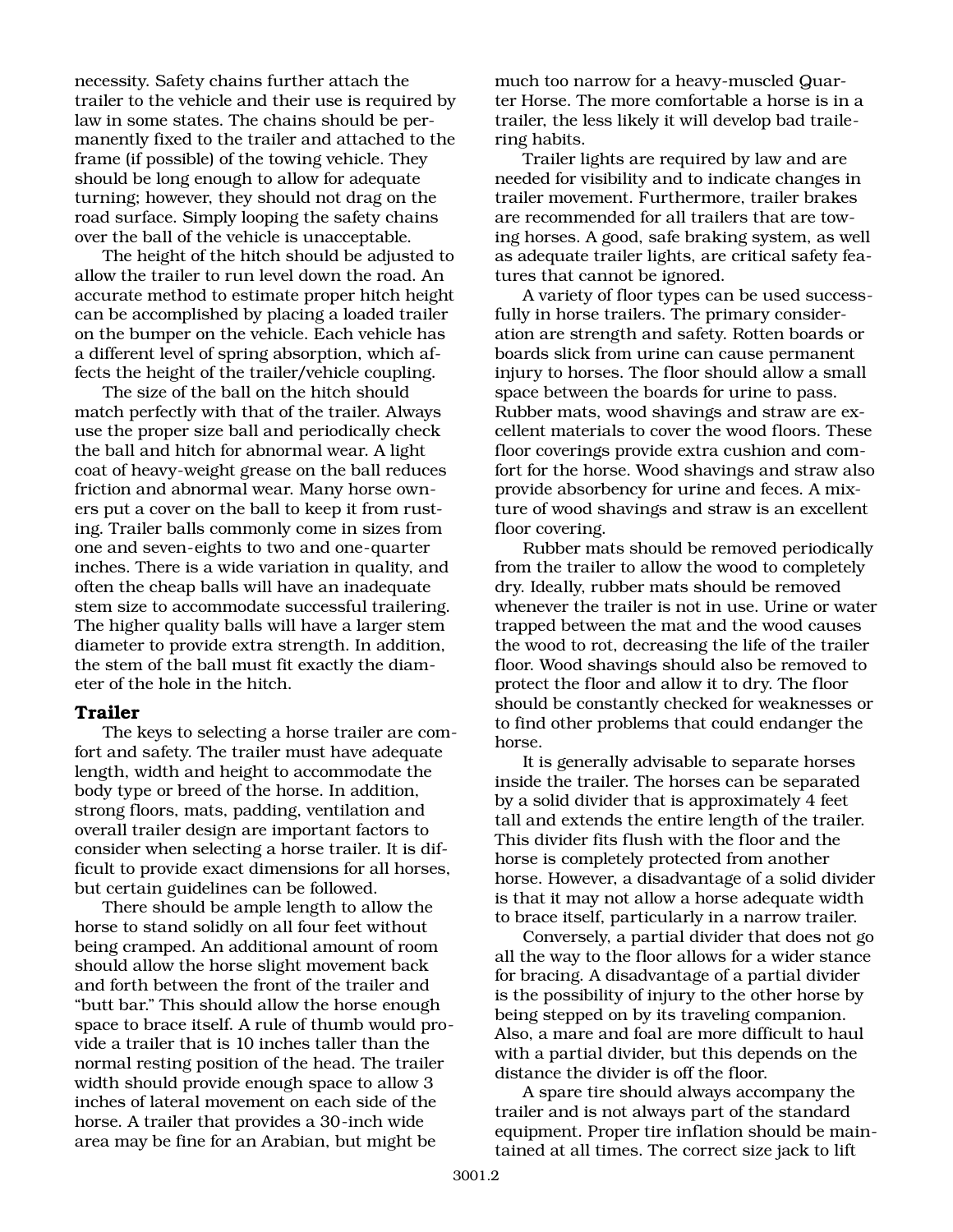the vehicle or trailer should be properly stored for the trip. In addition, proper lug wrenches to remove the spare tire and wheel from its holder and the vehicle or trailer tire are necessary to prevent a long delay caused by a flat tire. Lug nut size may be different between the spare tire and wheel and those on the ground.

Every trailer should have "butt bar" or chain behind each horse. This provides a safety mechanism in case the door comes open or was not properly fastened. The horse puts weight on the butt bar rather than the trailer door. This is standard equipment on most trailers built today. Butt bars and chains can be padded and wrapped to help prevent rubbing hair from the tail.

The trailer should be well padded to prevent injury to a horse in case of a sudden stop or accident. The padding should be on both sides, front and rear of the trailer. Padding should be low enough to protect the knees in front and adjusted properly to prevent "rubs" on the sides of horses. A well-padded trailer is simply another safety factor when transporting horses.

Another decision to make is whether to select a trailer with a loading ramp or one where the horse simply steps up to enter the trailer. Either one is satisfactory, and horses can be trained to load either way. There is generally an extra cost for the ramp-type versus the stepup type trailer. The loading ramp should be gently sloping and not too steep for the horse. It should be strong with secure footing on the ramp to prevent the horse from slipping. It is extremely important for the ramp to be solid and well attached to prevent a "hollow" sound. Many horses become frightened when trying to walk on a ramp that makes a loud noise. It is generally easier to load a foal or young horse with a ramp as opposed to the step-up.

Step-up trailers are the most plentiful type of trailer. Horses simply step up to enter the horse trailer. Step-up trailers should be low enough to the ground for the horses to maintain proper footing when loading. Also, the step up ledge on the back of the trailer should be rounded to prevent knee or hind leg injury if the leg slips under the trailer when loading.

Proper ventilation is a must for any horse trailer. Horse trailers that are totally enclosed should have overhead, side and rear door vents to allow for adequate ventilation. Many of these trailers will have removable upper rear doors. Four horses in a horse trailer give off a tremendous amount of heat, presenting a real problem in the summer. Even in the winter, horses need ventilation. Chance are much greater of overheating in the summer than of getting too cold in the winter.

Trailers are manufactured to allow horse owners a choice between those in which horses ride on the slant, head-to-tail or head-to-head. In the slant load trailer, horses are loaded side by side on the slant with a divider. This is rapidly becoming the most popular trailer type in the industry. Horses seem to ride more easily and with significantly less trailering stress. On the slant, horses are more stable during stops and starts.

Many of the cross-country vans provide for horses to ride face to face. The ability of the horse to see what is happening, as well as seeing other horses, provides for a safer trip. The in-line and side-by-side two-horse trailers are still plentiful and totally acceptable. However, these type trailers are on the decline, giving way to the newer slant-load models.

The traditional nonpartitioned stock-type trailers are still an effective and safe way to transport horses. Horses can be tied head-totail, head-to-head or probably the more practical, on the slant to the sides of the trailer. The key to avoiding injuries to the horses is to limit the number of horses in the trailer. Do not overcrowd. The stock-type trailer remains a safe and popular way to haul a mare and foal.

The mare and foal should have plenty of room while they are being trailered. The horse owner should not tie either the mare or foal. If a two-horse trailer is used, the center partition should be removed to allow for more room and safety. It is mandatory that the trailer be enclosed totally, especially above the rear doors. Many foals have been lost or injured by jumping out of a moving trailer.

Good trailer driving is essential when hauling any horses, but especially for a mare and foal. Avoid sudden stops and starts that may cause a mare to step or fall on a foal. A wellbedded trailer will also give better footing and dryer conditions for the mare and foal.

# **Teaching a Horse to Trailer**

It is obviously an unnatural event for a horse to be loaded into a horse trailer and transported. Therefore, the horse has to be trained to trailer. Training horses to trailer at an early age, traveling with a quiet friend, allowing plenty of room for the horse and teaching the horse to ride in various types of trailers are all factors that influence the trailering process. Training a difficult horse to load can be a rewarding